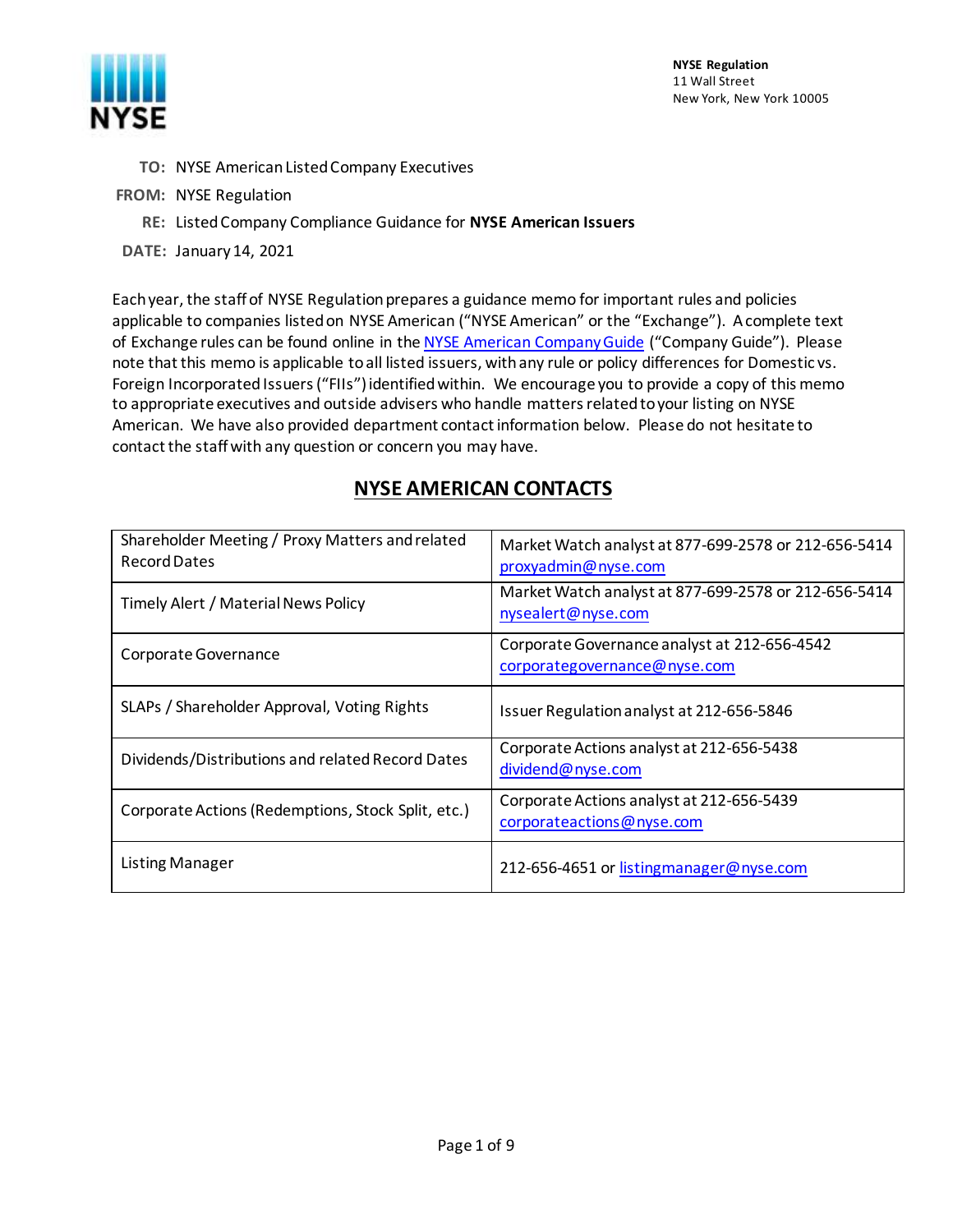#### \* \* \*

# **IMPORTANT REMINDERS**

**This appendix is applicable to all listed issuers, with any rule or policy differences for Domestic vs. FII issuers identified within.**

**The following topics are covered below:** 

| C. |                                                                                             |  |
|----|---------------------------------------------------------------------------------------------|--|
|    |                                                                                             |  |
|    |                                                                                             |  |
| F. |                                                                                             |  |
|    | G. Annual and Interim Written Affirmations of Compliance with Exchange Corporate Governance |  |
|    |                                                                                             |  |
|    |                                                                                             |  |
|    |                                                                                             |  |
|    |                                                                                             |  |
|    |                                                                                             |  |
|    |                                                                                             |  |
|    |                                                                                             |  |
|    |                                                                                             |  |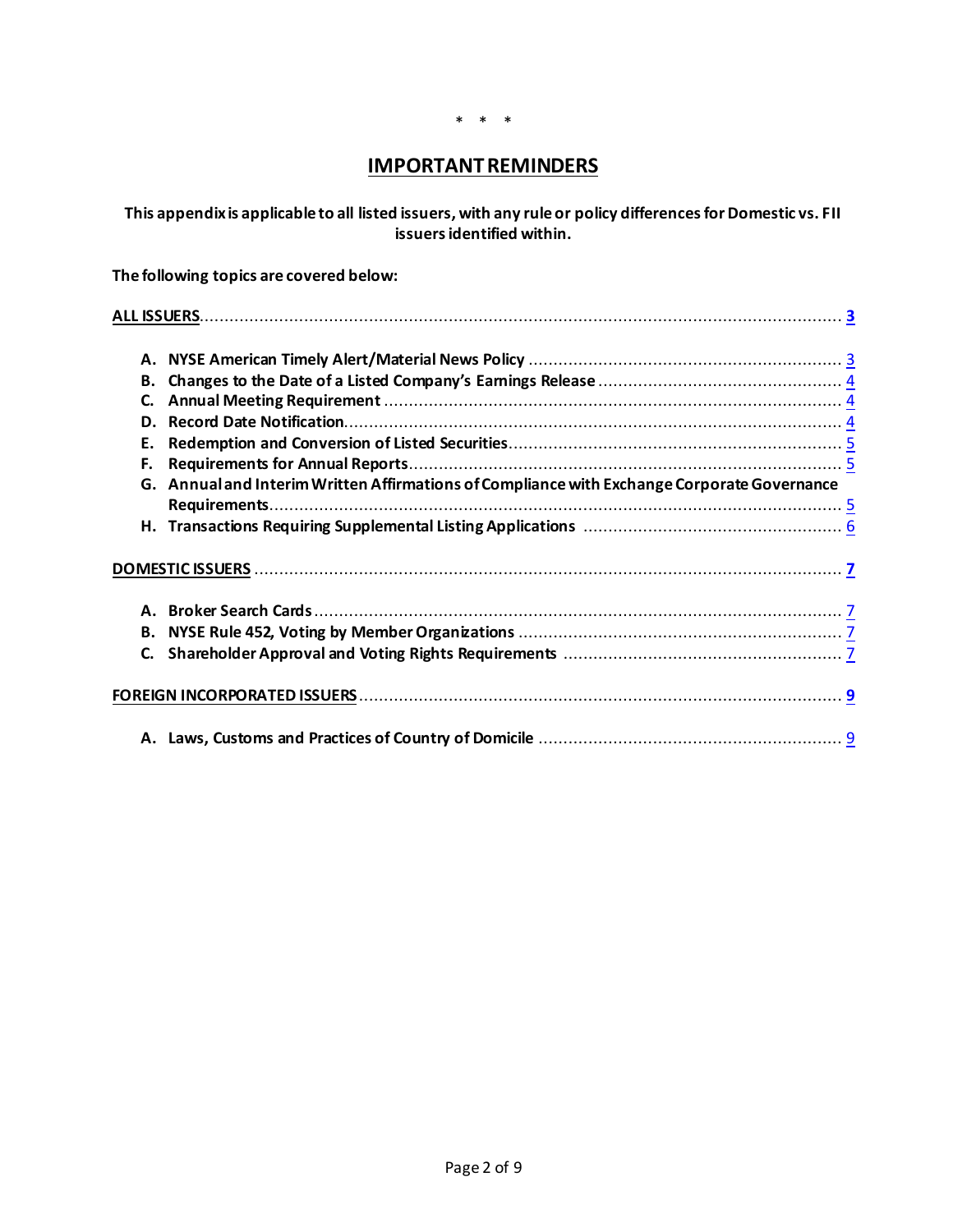# **IMPORTANT REMINDERS - ALL ISSUERS**

#### <span id="page-2-1"></span><span id="page-2-0"></span>**A. NYSE American Timely Alert/Material News Policy**

The Exchange's Timely Alert/Material News policy is designed to ensure that investors have access to all material news about a listed company prior to trading in its securities and that no investor can trade on the basis of news that has not yet been fully disseminated to the marketplace. In support of this policy, [Part 4](http://wallstreet.cch.com/MKTtools/PlatformViewer.asp?SelectedNode=chp_1_1_4&manual=/MKT/CompanyGuide/mkt-company-guide/) of th[e Company Guide](https://nyseamericanguide.srorules.com/company-guide) requires listed companies to promptly release to the public any news or information that might reasonably be expected to materially affect the market for its securities. Listed companies may comply with the NYSE American's Timely Alert/Material News policy by disseminating material news via a press release or any other Regulation FD-compliant method.

**When to Call the Exchange?** Companies are required to call the Exchange's Market Watch Group (at 212- 656-5414 or 877-699-2578) when releasing material news any time between 7:00 a.m. ET and the end of the NYSE American trading session (4:00 p.m. ET). Specifically, companies must call:

- 10 minutes before the dissemination of news that is deemed to be of a material nature or that may have an impact on trading in the company's securities; or
- at the time the company becomes aware of a material event having occurred and take steps to promptly release the news to the public and provide a copy of any written form of that announcement at the same time electronically throug[h Listing Manager](https://listingmanager.nyse.com/) or via email to [nysealert@nyse.com](mailto:nysealert@nyse.com).

While not an exhaustive list, examples of news the Exchange would consider to be potentially material include: earnings, mergers/acquisitions, executive changes, redemptions/conversions, securities offerings and pricings related to these offerings, major product launches, regulatory rulings, new patent approvals and dividend or major repurchase announcements.

In advance of issuance, a company must also provide the Exchange with a copy of the announcement, the Regulation FD-compliant method it intends to use to disseminate the news and how the Exchange can locate the information upon publication. This information should be submitted electronically through [Listing Manager](https://listingmanager.nyse.com/) or emailed t[o nysealert@nyse.com](mailto:nysealert@nyse.com). It is important that the company's representative calling the Exchange be knowledgeable about the details of the news being issued in case questions arise.

Please note that the Timely Alert/Material News policy also applies in connection with the verbal release of material news during the course of a management presentation, investor call or investor conference. The fact that any such presentation is conducted in compliance with Regulation FD does not mean that the listed company is exempt from compliance with the Timely Alert/Material News policy in connection with any material news provided in the course of that presentation. While a listed company must use its own discretion to determine whether a news event is material, the Exchange should be consulted if there is any uncertainty regarding the materiality of the announcement.

**When to Provide Written Notice?** Outside of the hours 7:00 a.m. ET and the end of the NYSE trading session (4:00 p.m. ET), companies are generally not required to call the Exchange in advance of issuing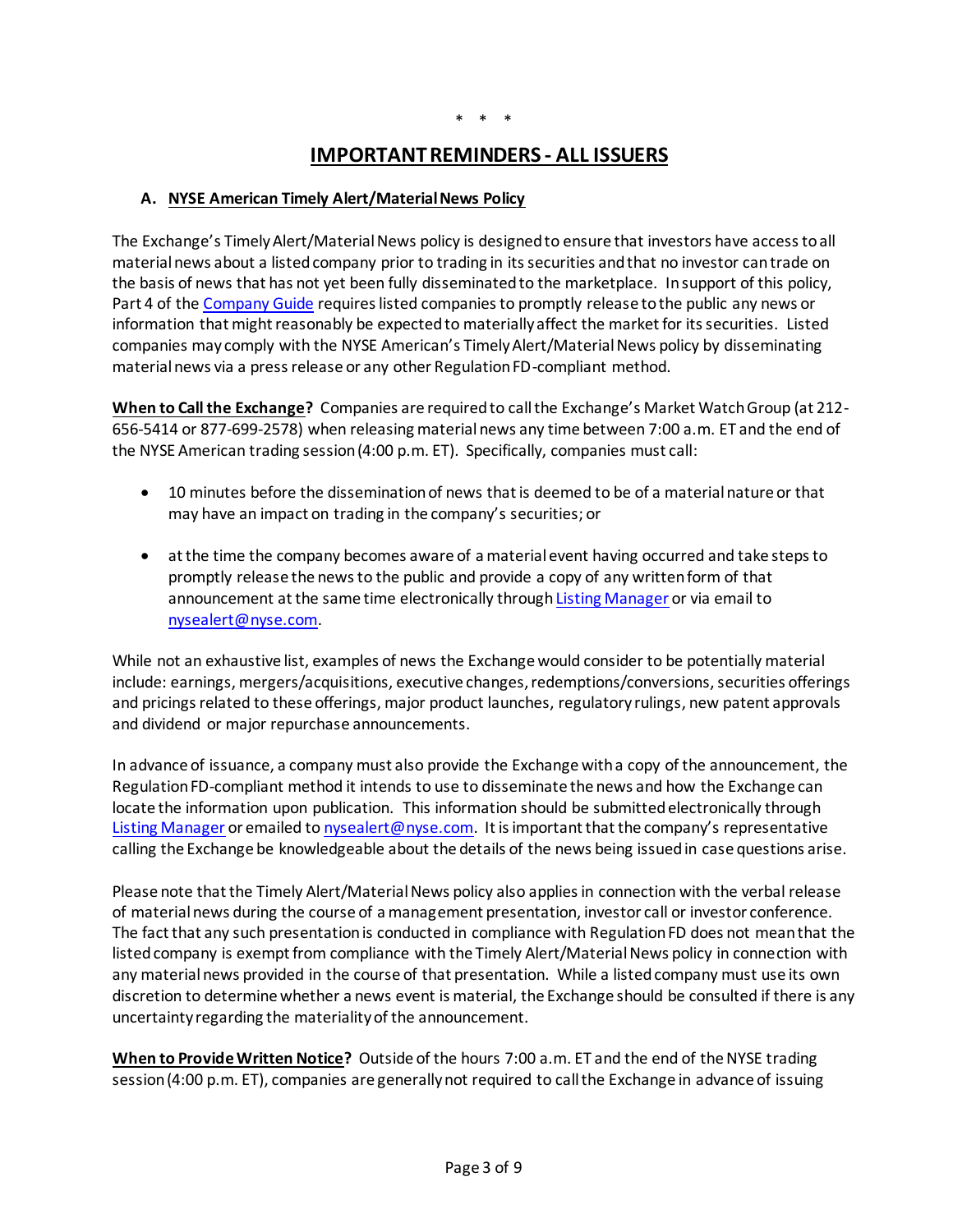news, although companies should still provide a copy of material news once it is disclosed, by submitting electronically throug[h Listing Manager](https://listingmanager.nyse.com/) or via e-mail to [nysealert@nyse.com](mailto:nysealert@nyse.com).

Before making any public announcement with respect to a dividend or stock distribution, NYSE American listed companies are required to provide notice to the Exchange at least 10 minutes before making such announcement including when it is made outside of Exchange trading hours. Notices after trading hours should be submitted electronically throug[h Listing Manager](https://listingmanager.nyse.com/) or can be emailed t[o dividend@nyse.com.](mailto:dividend@nyse.com)

Please note that while a listed company must use its own discretion to determine whether a news event is material, the Exchange should be consulted if there is any uncertainty regarding the materiality of the announcement.

# **When will the Exchange Halt Trading?**

- Between the hours of 9:25 a.m. and 4:00 p.m. ET, it is the Exchange's obligation to institute a trading halt pending dissemination of news if the Exchange believes that news is material and the company has not yet disclosed the news in compliance with the Exchange's Timely Alert/Material News policy.
- Between the hours of 7:00 a.m. and 9:25 a.m. ET, the Exchange will implement news pending trading halts only at the request of the company.

The Exchange will resume trading once the news is broadly disseminated.

# <span id="page-3-0"></span>**B. Changes to the Date of a Listed Company's Earnings Release**

Generally, listed companies publicly announce the date on which they intend to issue their quarterly earnings information. Occasionally, a company needs to change the date of its earnings release, at which time the company usually also makes a public announcement of the revised date. The Exchange believes that a change in the earnings announcement date can sometimes affect the trading price of a company's stock and/or related securities and that market participants who are in possession of this information before it is broadly disseminated may have an advantage over other market participants. Consequently, the Exchange believes that it is important for listed companies to promptly and broadly disseminate to the market non-selectively, news of the scheduling of their earnings announcements or any change in that schedule and to avoid selective disclosure of that information prior to its broad dissemination.

#### <span id="page-3-1"></span>**C. Annual Meeting Requirement**

Pursuant t[o Section 704](http://wallstreet.cch.com/MKTTools/PlatformViewer.asp?searched=1&selectednode=chp_1_1_7_1_3&CiRestriction=704&manual=%2Fmkt%2Fcompanyguide%2Fmkt-company-guide%2F) of th[e Company Guide,](https://nyseamericanguide.srorules.com/company-guide) each issuer listing common stock or voting preferred stock, and/or their equivalents, must hold an annual meeting of shareholders no later than one year after the end of the issuer's fiscal year. Please note that if a meeting is postponed or adjourned, the Exchange does not consider the company to have met the [Section 704](http://nysemanual.nyse.com/LCMTools/PlatformViewer.asp?searched=1&selectednode=chp_1_4_2&CiRestriction=302&manual=%2Flcm%2Fsections%2Flcm-sections%2F) requirement to hold an annual meeting.

#### <span id="page-3-2"></span>**D. Record Date Notification**

To participate in shareholder meetings as well as receive company distributions and other important communications, investors must hold their securities on the relevant record date established by the listed company. For this reason, the Exchange disseminates record date information to the marketplace so that investors can plan their holdings accordingly. Because the Exchange has no authority to waive its record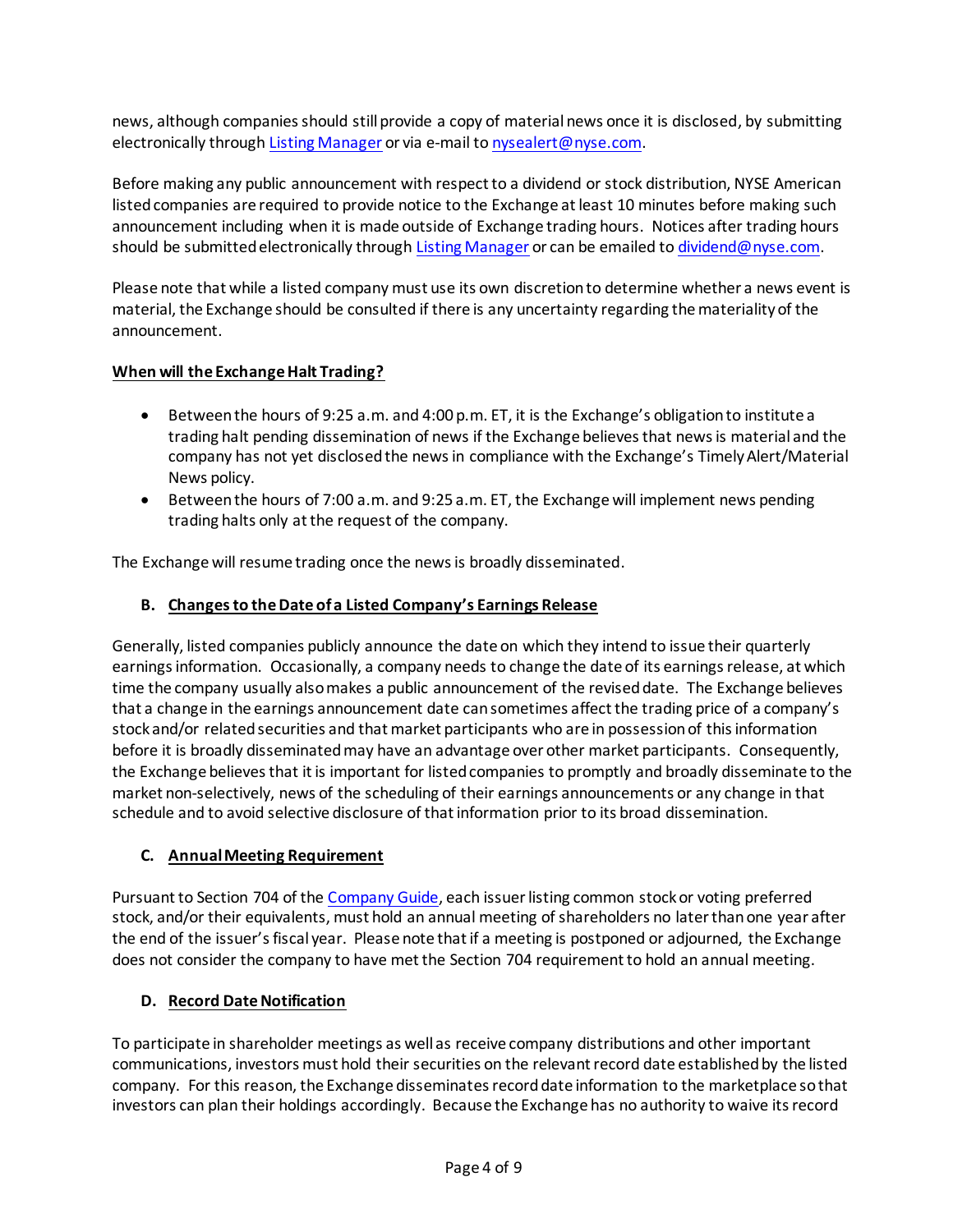date notification requirement, summarized below, strict compliance is essential to avoid the need to reset record dates or dates for shareholder meetings, dividends or other corporate actions:

- Listed companies are required to notify the Exchange at least 10 calendar days in advance of all record dates.
- A listed company that changes a record date must provide another advance notice to the Exchange of at least 10 calendar days.
- A listed company's publication of a record date by means of a press release or SEC filing does not constitute notice to the Exchange.

[Part 7](http://wallstreet.cch.com/MKTtools/PlatformViewer.asp?SelectedNode=chp_1_1_7&manual=/MKT/CompanyGuide/mkt-company-guide/) of th[e Company Guide](https://nyseamericanguide.srorules.com/company-guide) establishes the methods for listed companies to provide record date notice:

- For cash and stock distributions, record date notifications can now be submitted electronically throug[h Listing Manager](https://listingmanager.nyse.com/) or emailed to the Exchange [\(dividend@nyse.com\)](mailto:dividend@nyse.com).
- For shareholder meetings, record date notifications can be submitted throug[h Listing Manager](https://listingmanager.nyse.com/) or emailed to the Exchange [\(proxyadmin@nyse.com\)](mailto:proxyadmin@nyse.com).

Record dates should not be set on a Saturday, Sunday or Exchange holiday. In rare situations, where the terms of a security mandate a record date that falls on a Saturday, Sunday or Exchange holiday, the company's announcements should make clear that the effective record date is the immediately preceding U.S. business day.

# <span id="page-4-0"></span>**E. Redemption and Conversion of Listed Securities**

Advance notice to the Exchange is required for a full call redemption or conversion of a listed security. The Exchange disseminates this information to the public and tracks redemptions and conversions to ensure that any reduction in securities outstanding does not result in an issuer's noncompliance with the Exchange's distribution and market capitalization continued listing standards. Accordingly, pursuant to [Part 4](http://wallstreet.cch.com/MKTtools/PlatformViewer.asp?SelectedNode=chp_1_1_4&manual=/MKT/CompanyGuide/mkt-company-guide/) of th[e Company Guide,](https://nyseamericanguide.srorules.com/company-guide) listed companies should promptly contact their Corporate Actions analyst at 212-656-5505 prior to issuing an announcement about the redemption or conversion of a security that is listed on the Exchange.

#### <span id="page-4-1"></span>**F. Requirements for Annual Reports**

[Section 610\(a\)](http://wallstreet.cch.com/MKTTools/PlatformViewer.asp?searched=1&selectednode=chp_1_1_6_2_1&CiRestriction=610&manual=%2Fmkt%2Fcompanyguide%2Fmkt-company-guide%2F) of th[e Company Guide](https://nyseamericanguide.srorules.com/company-guide) requires a listed company to make its Forms 10-K, 20-F, 40-F or N-CSR available on or by a link through its website simultaneously with the EDGAR filing.

Separately, a listed company that is not required to comply with the SEC proxy rules must also:

- Post a prominent undertaking on its website to provide all holders the ability, upon request, to receive a hard copy of the complete audited financial statements free of charge; and
- Issue a press release that:
	- o States that the Form 10-K, 20-F, 40-F or N-CSR has been filed with the SEC;
	- o Includes the company's website address; and
	- $\circ$  Indicates that shareholders have the ability to receive hard copy of the complete audited financial statements free of charge upon request.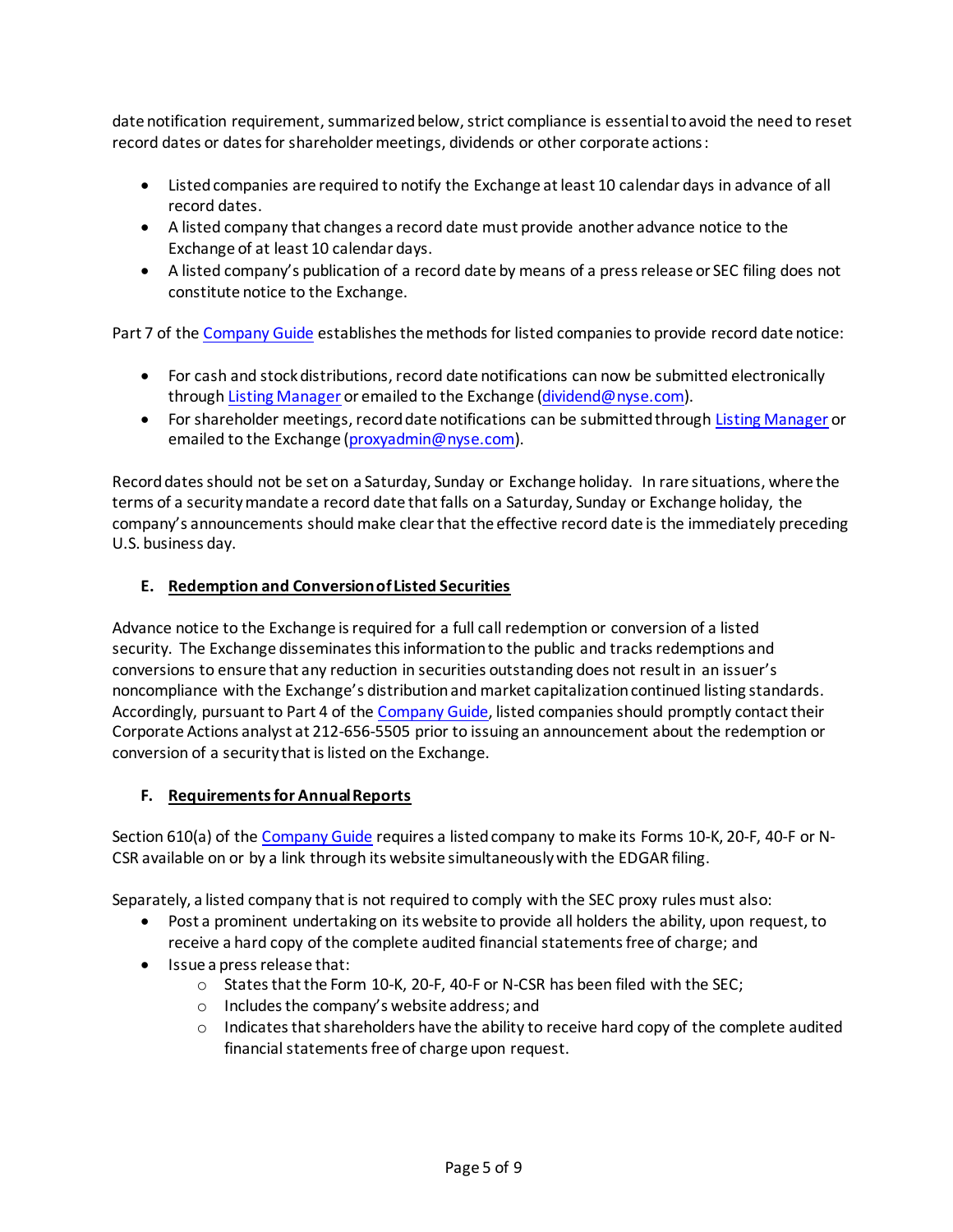# <span id="page-5-0"></span>**G. Annual and Interim Written Affirmations of Compliance with Exchange Corporate Governance Requirements**

The Exchange requires that listed companies file an Annual Written Affirmation and CEO Certification each calendar year. These forms identify the Exchange's corporate governance rules and ask listed company executives to affirm their compliance. For information related to the Exchange's Corporate Governance requirements please refer t[o Part 8](http://wallstreet.cch.com/MKTtools/PlatformViewer.asp?SelectedNode=chp_1_1_8&manual=/MKT/CompanyGuide/mkt-company-guide/) of th[e Company Guide.](https://nyseamericanguide.srorules.com/company-guide)

The Annual Written Affirmation and CEO Certification are due no later than 30 days after the company's annual shareholders' meeting or, if no annual meeting is held, 30 days after the company's Annual Report is filed with the SEC. The Annual and Interim Written Affirmations and CEO Certification can be created and filed electronically throug[h Listing Manager.](https://listingmanager.nyse.com/) In addition, a listed company must file an Interim Written Affirmation promptly (within 5 business days) after any triggering event specified on that form.

# **H. Transactions Requiring Supplemental Listing Applications**

A listed company is required to file a Supplemental Listing Application ("SLAP") to seek authorization from the Exchange for a variety of corporate events including:

- Issuance of additional shares of a listed security;
- Issuance of additional shares of a listed security that are issuable upon conversion of another security, whether or not the convertible security is listed on the Exchange;
- Issuance of a new class of security in substitution for a previously listed class of security; and/or
- Change in country/state of incorporation.

No additional shares of a listed security may be issued until the Exchange has authorized a SLAP. Such authorization is required prior to issuance whether or not the security is to be registered with the SEC. The Exchange requests at least two weeks to review and authorize all applications. It is recommended that a SLAP be submitted electronically through [Listing Manager](https://listingmanager.nyse.com/)tothe Exchange as soon as a listed company's board approves a transaction.

[Sections 301 through 333](http://wallstreet.cch.com/MKTTools/PlatformViewer.asp?searched=1&selectednode=chp%5F1%5F1%5F3%5F1&CiRestriction=301&manual=%2Fmkt%2Fcompanyguide%2Fmkt%2Dcompany%2Dguide%2F) of th[e Company Guide](https://nyseamericanguide.srorules.com/company-guide) provide additional information on the timing and content of SLAPs. In addition, pursuant t[o Section 120](http://wallstreet.cch.com/MKTTools/PlatformViewer.asp?searched=1&selectednode=chp_1_1_1_2_1&CiRestriction=120&manual=%2Fmkt%2Fcompanyguide%2Fmkt-company-guide%2F) of th[e Company Guide,](https://nyseamericanguide.srorules.com/company-guide) related party transactions must be subject to appropriate review and oversight by the company's audit committee or a comparable body of the board of directors prior to entering into the transaction. Particular attention should also be given to [Sections 711,](http://wallstreet.cch.com/MKTTools/PlatformViewer.asp?searched=1&selectednode=chp_1_1_7_2_2&CiRestriction=711&manual=%2Fmkt%2Fcompanyguide%2Fmkt-company-guide%2F) [712,](http://wallstreet.cch.com/MKTTools/PlatformViewer.asp?searched=1&selectednode=chp%5F1%5F1%5F7%5F2%5F3&CiRestriction=712&manual=%2Fmkt%2Fcompanyguide%2Fmkt%2Dcompany%2Dguide%2F) [713](http://wallstreet.cch.com/MKTTools/PlatformViewer.asp?searched=1&selectednode=chp%5F1%5F1%5F7%5F2%5F4&CiRestriction=713&manual=%2Fmkt%2Fcompanyguide%2Fmkt%2Dcompany%2Dguide%2F) an[d 122](http://wallstreet.cch.com/MKTTools/PlatformViewer.asp?searched=1&selectednode=chp_1_1_1_2_3&CiRestriction=122&manual=%2Fmkt%2Fcompanyguide%2Fmkt-company-guide%2F) of th[e Company Guide](https://nyseamericanguide.srorules.com/company-guide) (see **Shareholder Approval and Voting Rights Requirements** below) for Domestic companies. Generally, FIIs may follow home country practice in lieu of these requirements. Please consult the Exchange if you have any questions.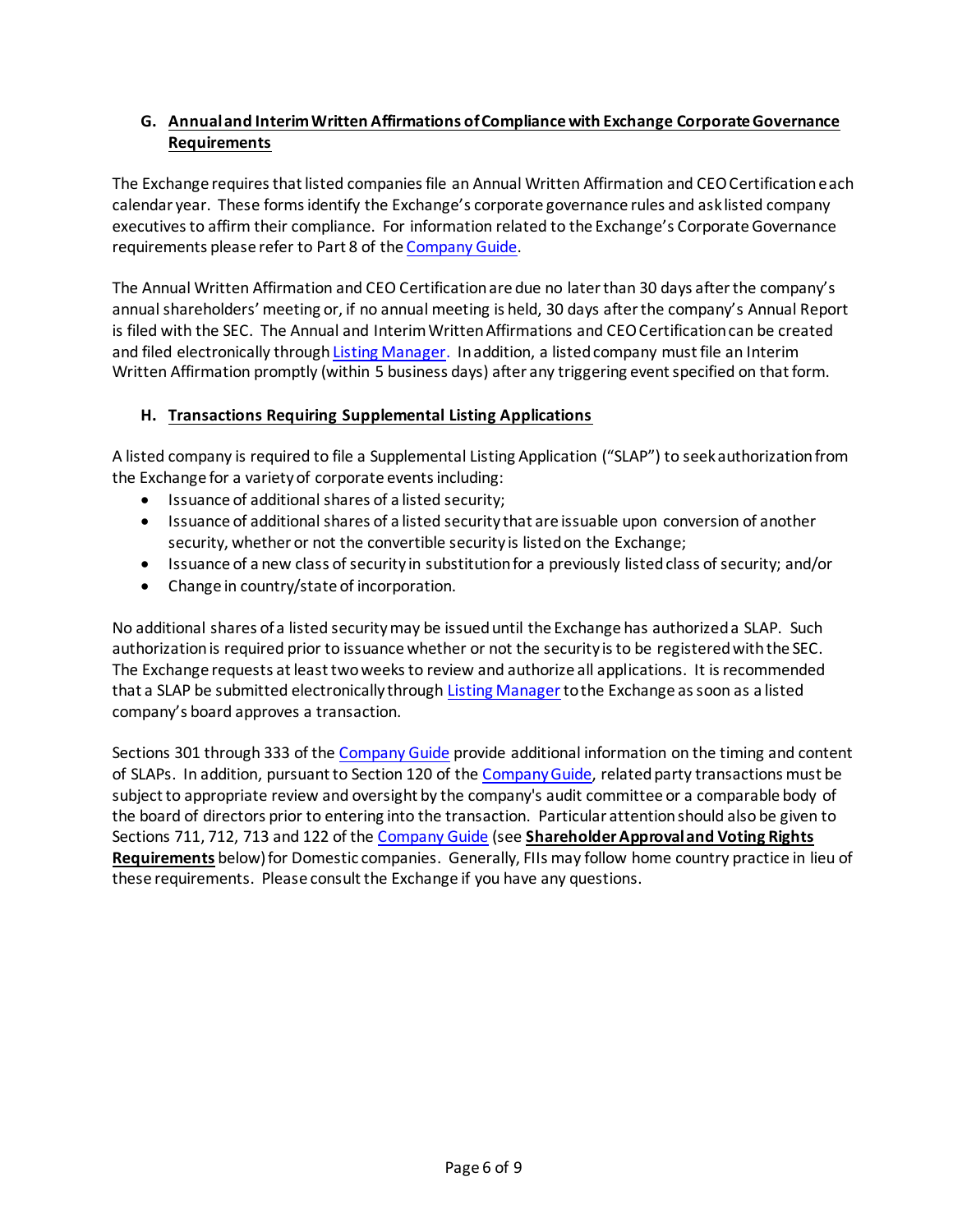# **IMPORTANT REMINDERS: DOMESTIC ISSUERS**

#### <span id="page-6-1"></span><span id="page-6-0"></span>**A. Broker Search Cards**

SEC Rule 14a-13 requires any company soliciting proxies in connection with a shareholder meeting to send a search card to any entity that the company knows is holding shares for beneficial owners. The purpose of this requirement is to ensure that the company prepares a sufficient number of proxy materials to enable each beneficial owner to receive a copy. Rule 14a-13 requires that the search card be sent:

- at least 20 business days before the record date for the annual meeting; or
- at such later time as permitted by the rules of the national securities exchange on which the class of securities in question is listed.

NYSE American rules do not permit a listed company to send out its broker search card less than 20 business days before the record date for its annual meeting. Consequently, an NYSE American listed company must send out broker search cards at least 20 business days before the record date for its annual meeting.

#### <span id="page-6-2"></span>**B. NYSE American Rule 452, Voting by Member Organizations**

The Exchange reviews all listed company proxy materials to determine whether NYSE American member organizations that hold customer securities in "street name" accounts as brokers are allowed to vote on proxy matters without having received specific client instructions.

The Exchange recommends that listed companies submit their preliminary proxy materials to the Exchange for review. Exchange staff is then able to provide a preliminary, confidential ruling (subject to a final review upon receipt of definitive materials) on the permissibility of broker voting under Rule 452 – NYSE American Equities on each proposal included in the preliminary proxy statement. This preliminary review helps companies assess whether to include proposals in their definitive proxy statements and plan their solicitation activities. A submission of preliminary proxy materials should be marked to clearly indicate that it is in preliminary or draft form and that it is confidential.

#### <span id="page-6-3"></span>**C. Shareholder Approval and Voting Rights Requirements**

The ability to vote on certain corporate actions is one of the most fundamental and important rights afforded to shareholders of companies listed on the Exchange. The matters on which shareholders may be required to vote include amendments to equity compensation plans and certain share issuances. [Sections 711 through 713,](http://wallstreet.cch.com/MKTTools/PlatformViewer.asp?searched=1&selectednode=chp%5F1%5F1%5F7%5F2%5F2&CiRestriction=711&manual=%2Fmkt%2Fcompanyguide%2Fmkt%2Dcompany%2Dguide%2F) of th[e Company Guide](https://nyseamericanguide.srorules.com/company-guide) outline the Exchange's shareholder approval requirements in this regard. [Section 122](http://wallstreet.cch.com/MKTTools/PlatformViewer.asp?searched=1&selectednode=chp_1_1_1_2_3&CiRestriction=122&manual=%2Fmkt%2Fcompanyguide%2Fmkt-company-guide%2F) of th[e Company Guide](https://nyseamericanguide.srorules.com/company-guide) outlines the Exchange's voting rights requirements.

The Exchange is unable to authorize transactions that violate its shareholder approval and/or voting rights rules. To avoid this undesirable outcome, listed companies are strongly encouraged to consult the Exchange prior to entering into a transaction that may require shareholder approval including the issuance of securities: (i) with anti-dilution price protection features; (ii) that may result in a change of control; (iii) to a related party; (iv) in excess of 19.9% of the pre-transaction shares outstanding; and (v) in an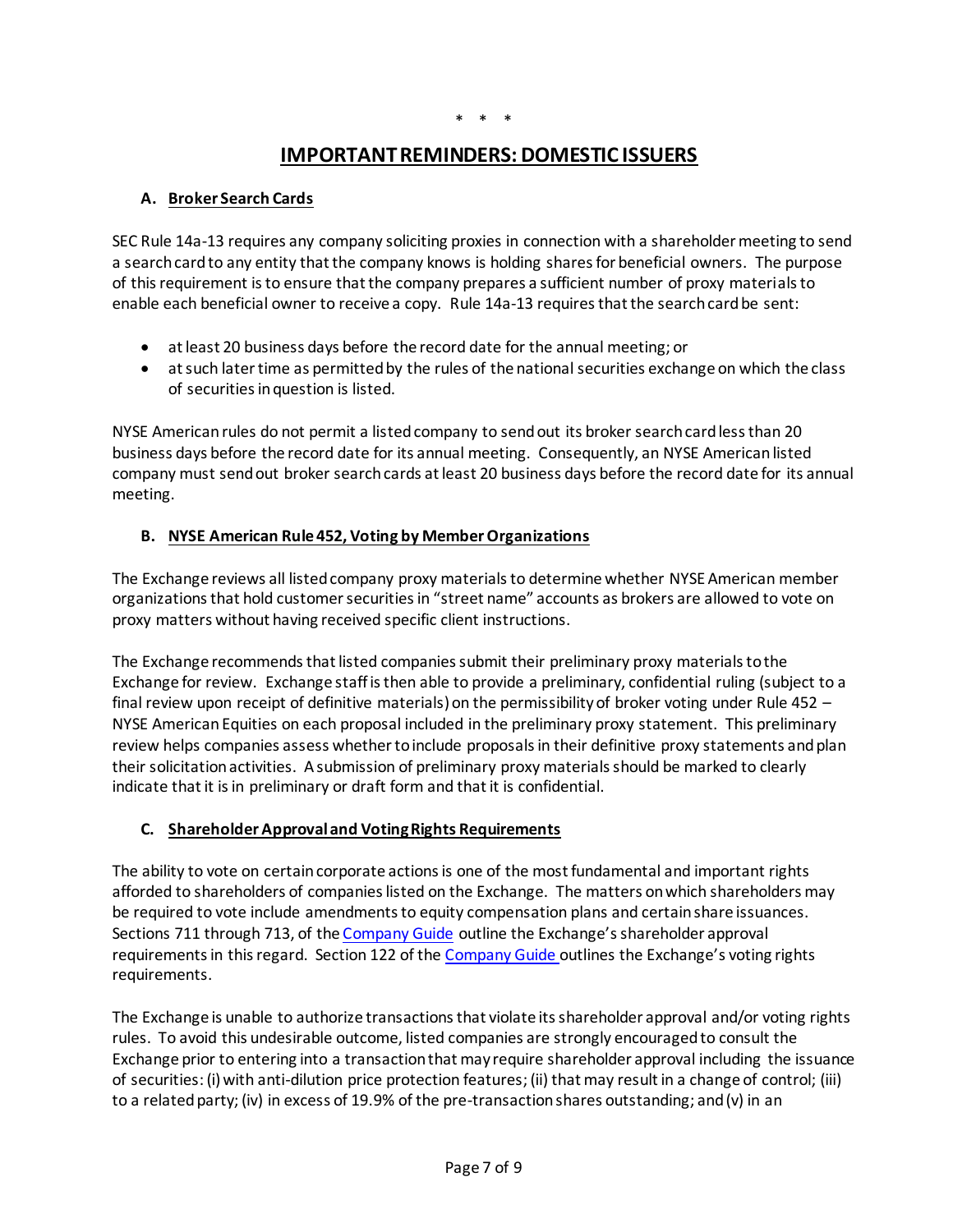underwritten public offering in which a significant percentage of the shares sold may be to a single investor or to a small number of investors.

Listed companies are also encouraged to consult the Exchange prior to entering into a transaction that may adversely affect the voting rights of existing shareholders of the listed class of common stock, as such transactions may violate the Exchange's voting rights. Examples of transactions that adversely affect the voting rights of shareholders of the listed common stock include transactions thatresult in a particular shareholder having: i) board representation that is out of proportion to that shareholder's investment in the company; or ii) special rights pertaining to items that normally are subject to shareholder approval under either state or federal securities laws, such as the right to block mergers, acquisitions, disposition of assets, voluntary liquidation, or certain amendments to the company's organizational/governing documents. It is important to note that shareholder approval of a transaction does not resolve a voting rights rule violation.